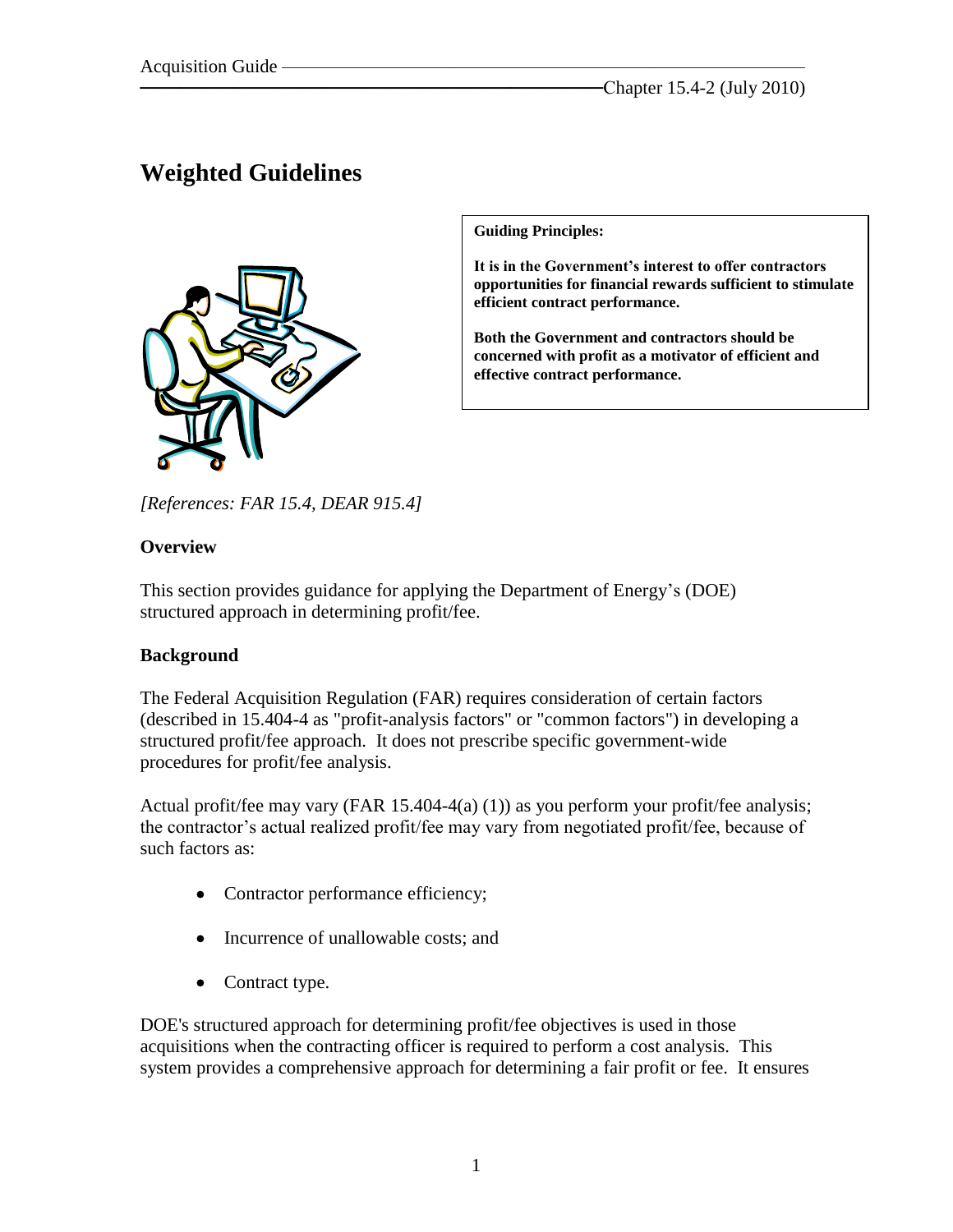consistent consideration of the relative value of the factors and provides a basis for documenting the contracting officer's fee/profit objective.

This Guide is divided into two parts: (1) Weighted Guideline Application and (2) Instructions for Completing the Weighted Guideline (Form DD 4220.23). The Weighted Guidelines Application establishes the factors to be considered, the normal ranges for the risk values of those factors, and the analysis required in determining the appropriate value for each factor; and the latter section is the instructions for the DOE Form 4220.23.

### **Weighted Guidelines Application**

**A. General**. This section discusses the Department of Energy Acquisition Regulation (DEAR) 915.404-4-70-2 profit objective factors and provides guidance on how to evaluate them.

The factors or sub-factors relating to Contractor Effort, as shown at DEAR 915.404-4-70- 2, item I, are: similar to cost elements in most pricing proposals, broad and basic, and sufficient to evaluate all items of cost generally found in proposals.

In making a judgment of the value of each factor, the contracting officer recognizes the definition, description, and purpose of the factors and evaluates them as set forth herein.

**B. Contractor effort.** This factor measures how much the contractor is expected to contribute to the overall effort necessary to meet the contract performance requirements efficiently. This factor, which is apart from the contractor's basic responsibility for contract performance, takes into account what resources are necessary and what the contractor must do. This factor recognizes that, within a given performance output or sales dollar figure, necessary efforts of individual contractors can vary widely in both value and quantity, and that the profit objective reflects the extent and nature of the contractor's contribution to total performance. Evaluating this factor requires analyzing the cost content of the proposed contract as discussed below. Not to be included as part of the cost base (for purposes of computing profit) is any amount calculated for the cost of money for facilities capital computed in accordance with Cost Accounting Standard 414.

- 1. Material acquisition. Analysis of material acquisition cost items includes an evaluation of the managerial and technical effort necessary to obtain the required purchased parts, subcontracted items or services, and other materials, including consideration of the number of orders and supplies and whether established sources are available or new sources must be developed. In reviewing this element, the contracting officer:
	- (a) Determines whether the contractor will obtain the material and tooling by routine orders from readily available suppliers (particularly orders of substantial value in relation to the total contract cost) or by subcontracts, and considers the extent to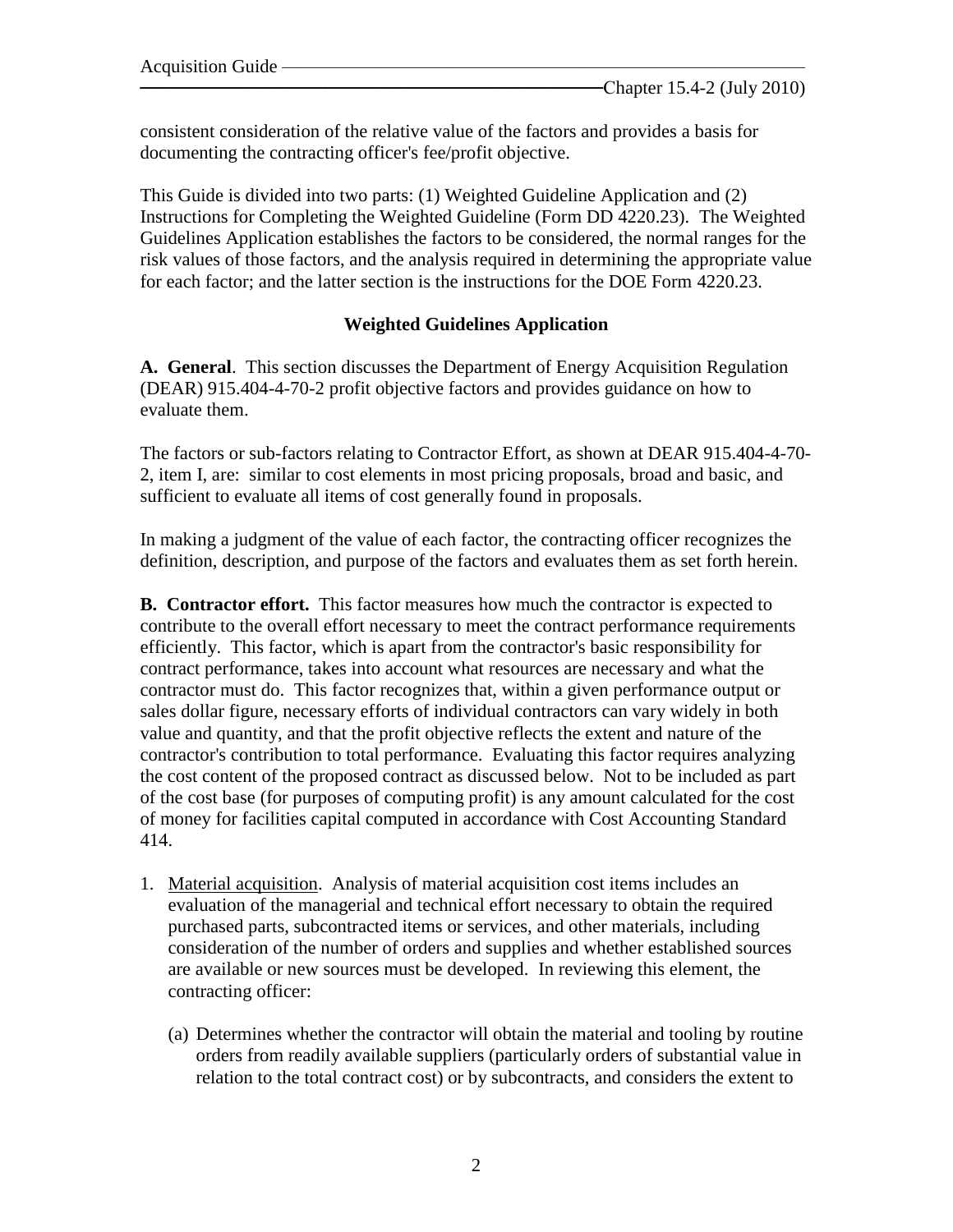which the contractor must develop complex specifications involving creative design or close tolerance manufacturing requirements.

- (b) Considers the managerial and technical efforts necessary for the prime contractor to administer subcontracts and select subcontractors, including efforts to break out sole source subcontractors through the introduction of competition. These determinations and considerations are made for purchases of raw materials or basic commodities, purchases of processed material, including all types of components of standard or near standard characteristics, and purchases of pieces, assemblies, subassemblies, special tooling, and other products special to the end item. The contracting officer recognizes that the contribution of the prime contractor to his purchasing program may be substantial. This may apply in the management of subcontracting programs involving many sources, new complex components and instrumentation, incomplete specifications, and close surveillance by the prime contractor.
- (c) Evaluates recognized costs proposed as direct material costs, or proposed as material overhead costs, such as scrap charges, as material costs.
- (d) Evaluates intra-organizational transfers which are accepted at cost, in accordance with FAR 31.205-26(e), as material and evaluates other intra-organizational transfers by individual components of price, i.e., commercial work.
- 2. Labor (technical and managerial, manufacturing, and support services). Analyses of labor cost include evaluation of the comparative quality and level of the talents, skills, and experience of personnel employed for contract performance. In reviewing this element:
	- (a) Technical and managerial labor are evaluated by giving consideration to the amount of notable scientific, unusual or scarce engineering, and top management talent needed in contrast to journeyman engineering effort, professional staff, or closely related supporting personnel. The diversity, or lack thereof, of scientific, engineering and managerial specialties required for contract performance and the corresponding need for related supervision and coordination are evaluated. By way of definition, project management/administration labor falling within this category includes senior project management personnel who oversee and direct the work, and usually consists of the project managers, project engineers, and comparable management personnel who form the project management team that plans, directs, and takes responsibility for the execution of the program or project assignment. The cost element for project management/administration labor usually applies to architect-engineer (A-E) contracts. The weight assigned takes into consideration the dollar amount of the project supervised.
	- (b) Manufacturing labor is evaluated by giving consideration to the variety and range of required manufacturing labor skills (i.e., department heads, supervisors, skilled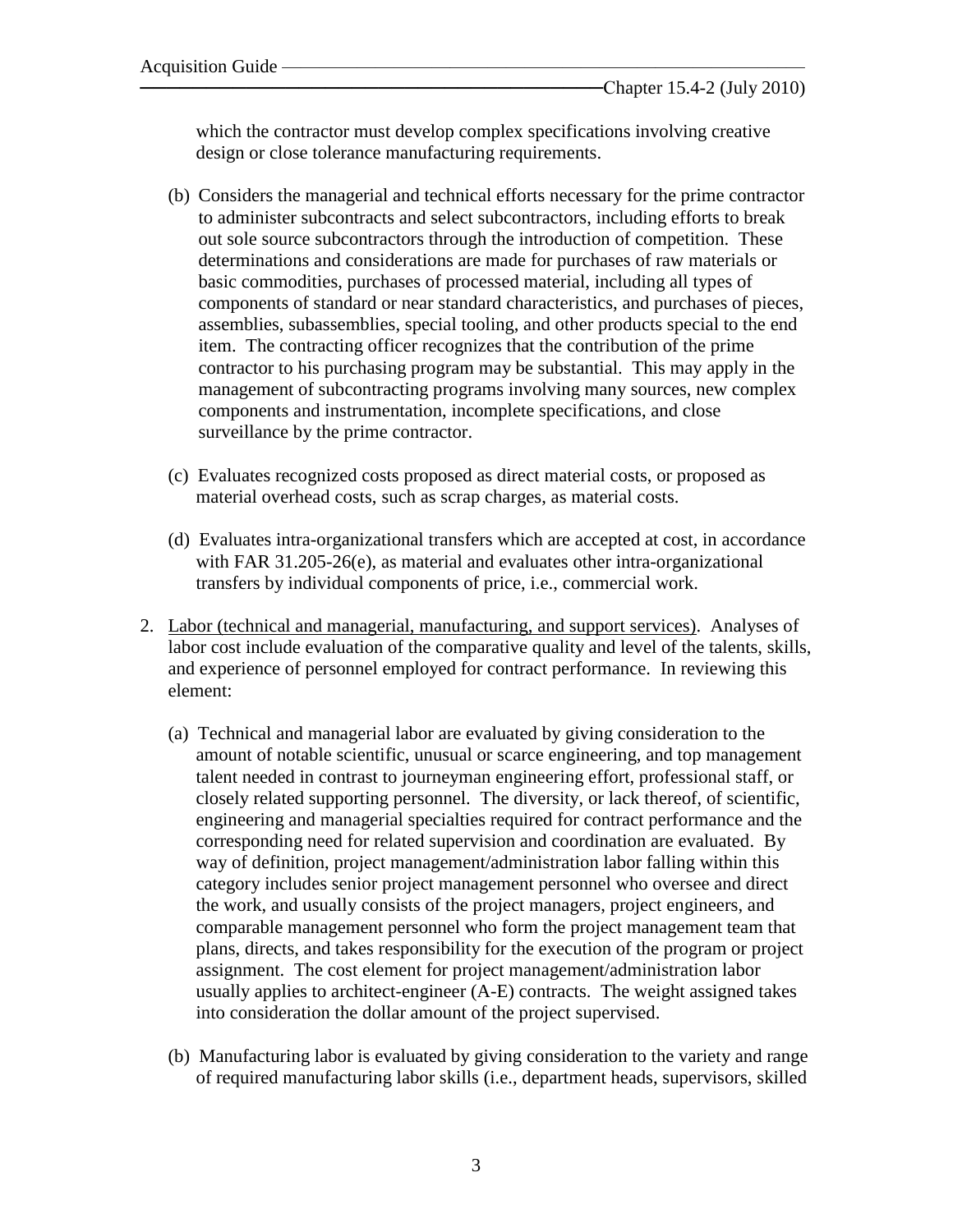and unskilled labor) and the contractor's manpower resources for meeting these requirements.

- (c) Support services labor is evaluated in a manner similar to the above by assigning higher weights to professional-type skills and lower weights to semi-professional or other type skills required. Support services labor represents those classifications of direct labors whose efforts are not identifiable with the above descriptions of labor and may include labor classifications assigned exclusively for contract performance, such as on-site A-E firm employees performing project activities related to accounting, contract administration (including reporting), cost engineering, secretarial, clerical, and the like. Direct charges of this nature are appropriately classified as direct rather than indirect, and like activities are not be allocated indirectly either to this contract or to the contractor's other work assignments. A weighting in excess of 9 percent for support service contract labor normally will be made only when the quality, skill, and experience of the support labor warrants a weighting corresponding to category (a) above.
- 3. General management (overhead and general and administrative (G&A) but exclusive of Independent Research & Development (IR&D) costs). Analyzing overhead and G&A expenses includes evaluating their makeup and contribution to contract performance and a determination of the amount of labor within the expense pools and how it would be treated if it were considered as direct labor.
	- (a) The allocable labor elements are given the same profit consideration that they would receive if they were treated as direct labor. The other elements of these expense pools are evaluated to determine whether they are routine expenses (such as utilities, supplies, and maintenance) and hence given lesser profit consideration, or whether they contribute significantly to contract performance. Depreciation on facilities capital is excluded since the profit reward for facilities capital investment is separately weighted as discussed in paragraph D. below. The composite of the individual determinations in relation to the elements of the expense pools is the profit consideration given the pools as a whole. The procedure here differs from that used in the direct labor. The upper and lower limits assignable to the direct labor are absolute. For overhead expenses, individual expenses may be assigned values outside the range as long as the composite ratio is within the range.
	- (b) The contractor whose accounting system only reflects one overhead rate on all direct labor need not make changes to reflect more detail data (if Cost Accounting Standards (CAS) exempt) to correspond with the above classifications. The contracting officer can break out the applicable sections of the composite rate which can be classified as technical, managerial, or engineering overhead, manufacturing overhead, and general and administrative expenses and follow the appropriate evaluation technique.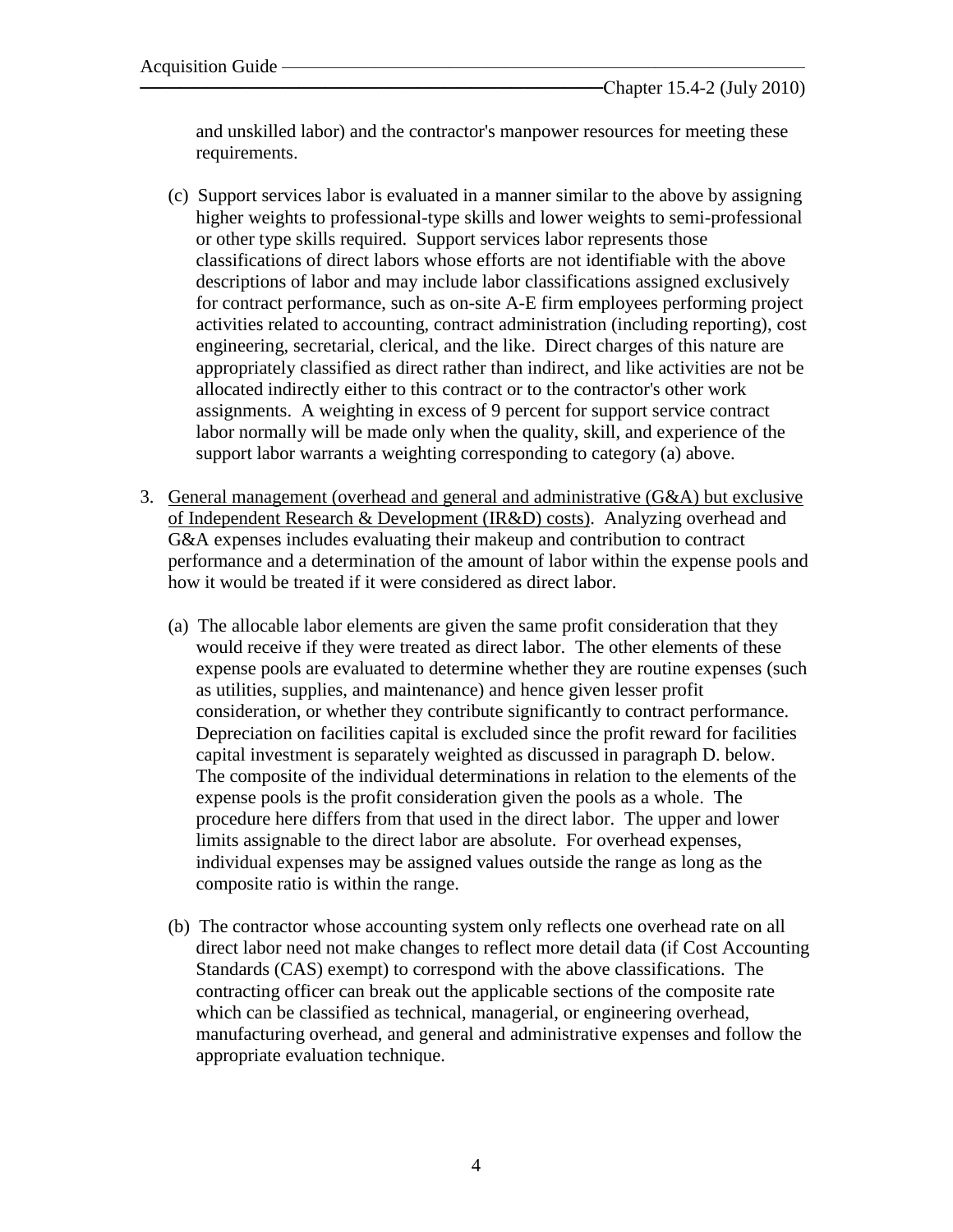- (c) Management problems surface in various degrees and the management expertise exercised to solve them is considered as an element of profit. For example, a new program for an item that is on the cutting edge of the state of the art will cause more problems and require more managerial time and abilities of a higher order than a follow-on contract. If new contracts create more problems and require a higher profit consideration, follow-ons are adjusted downward as many of the problems may have been solved. An evaluation is made of the underlying managerial effort involved on a case-by-case basis.
- (d) Where an analysis of the profit weight to be assigned to the overhead pool has been made, the weight to be assigned may be used for future contracts with the same contractor until there is a change in the cost composition of the overhead pool or the contract circumstances, or until the factors discussed in paragraph (3) above are relevant.
- 4. Other direct costs (exclusive of CAS 414, Facilities Capital Cost of Money). In evaluating this element:
	- (a) Proposals, particularly for research and development, often list as direct costs the kinds of expenses usually treated as indirect for other contracts. Examples are travel and subsistence, consultants, telephone, computer costs, and reports reproduction. The accounting treatment of a cost category does not change the weight appropriate to the cost being evaluated.
	- (b) The weight ranges in the format cover the broad categories of direct material, labor, and G&A expenses. Although cost submissions may vary from the way shown in the format, all cost categories contained in submissions will fall under one of the broad groupings shown in the format. Because other direct costs are not direct material or direct labor, it follows that they will be considered as indirect costs for weighting purposes.

**C. Contract cost risk**. This factor reflects DOE policy that contractors bear an equitable share of cost risk and are compensated for it. Risk associated with costs to perform under a Government contract is usually minimal under cost-reimbursement-type contracts. In developing a pre-negotiation profit or fee objective, the negotiating official considers the type of contract to be negotiated and the anticipated contractor cost risk.

Profit/fee allowances for contractor assumption of cost risk require a determination of the degree of cost responsibility the contractor assumes and the reliability of cost estimates. This factor is specifically limited to the risk of costs of contract performance, including unallowable cost elements. It does not include contractor risks regarding reputation, losing a commercial market, losing potential profits in other fields, or any risk on the part of the contracting activity, such as the risk of not acquiring an effective product or service.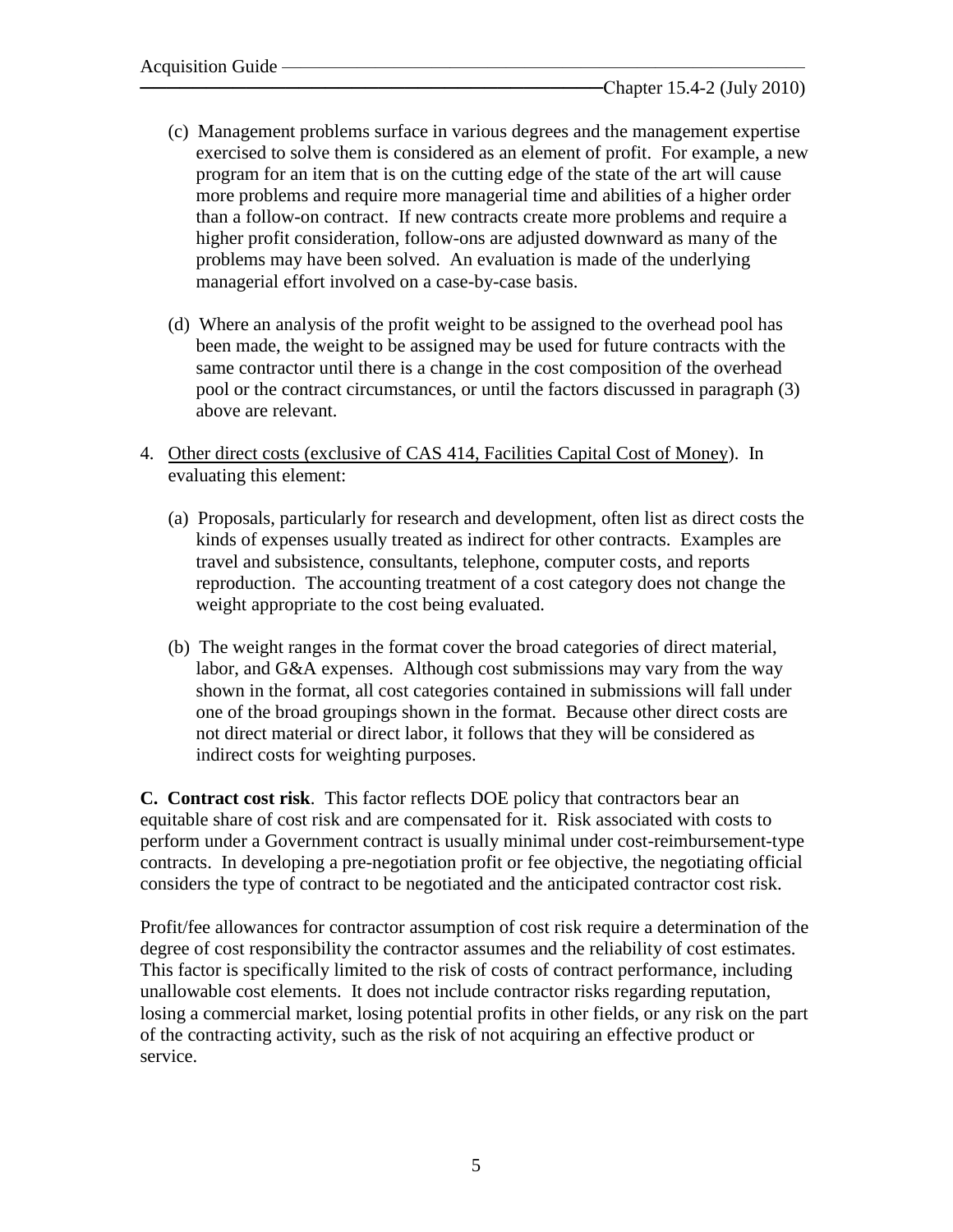- The first and basic determination of the degree of cost responsibility assumed by the contractor is related to the sharing of total cost risk by the Government and the contractor through the selection of contract type. The extremes are a cost-plus-fixed fee contract and a firm-fixed-price contract.
- The second determination is that of the reliability of the cost estimates.

Contractors are likely to assume greater cost risk when contracting officers compensate them for it. Generally, a cost-plus-fixed-fee contract will not justify a reward for risk in excess of 0.5 percent, nor will a firm-fixed price contract justify a reward of less than the minimum on the following weighted guidelines. The reward for risk, by contract type, will usually fall into the following percentage ranges which are applied to total recognized contract costs, exclusive of facilities capital cost of money as presented in Table 1. Risk Considerations by Contract Type.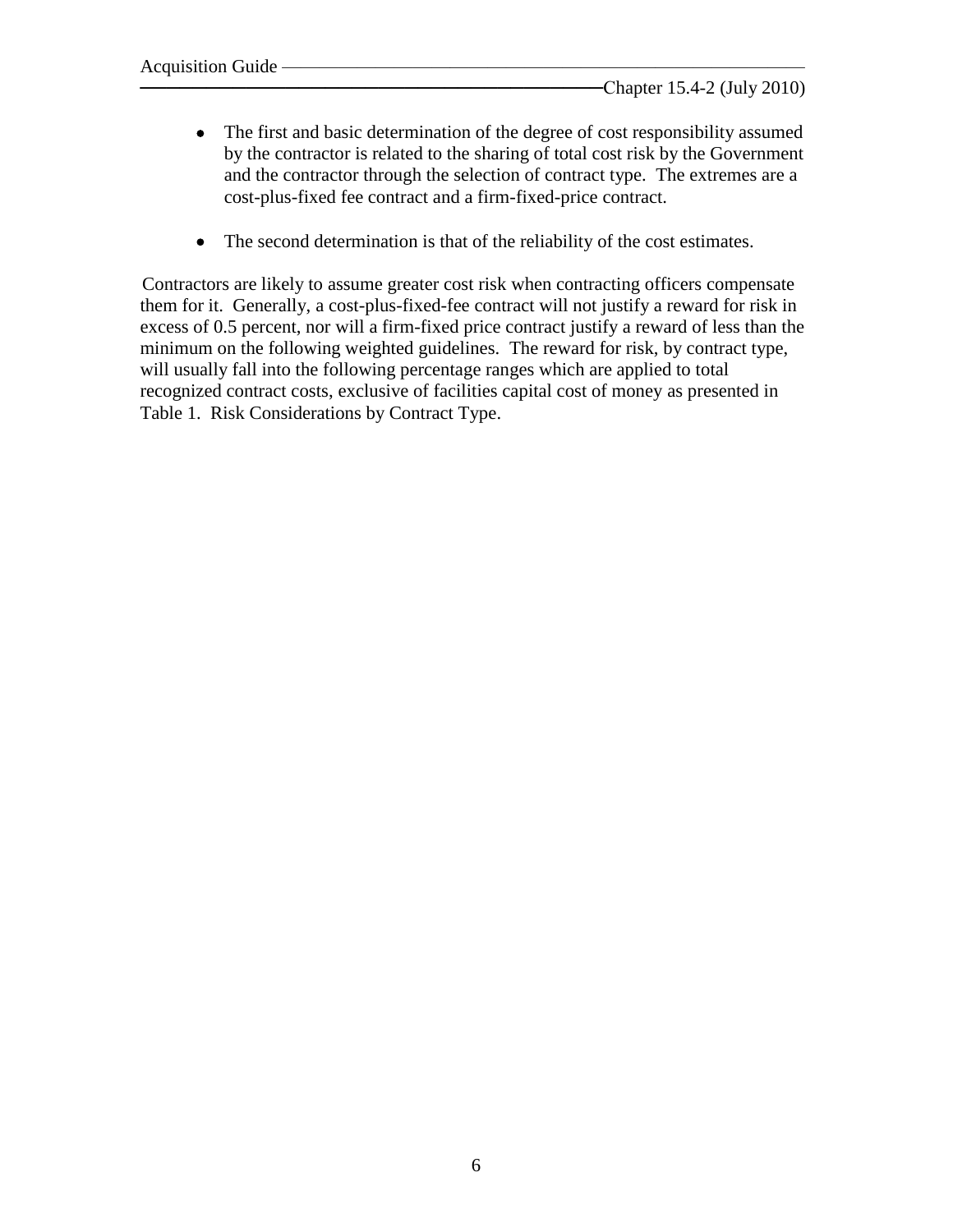|                                 |                                                                                                                                                                                                                                                                                                      | <b>Range of Risk Values</b>                    |                                                    |                                                               |                   |  |  |
|---------------------------------|------------------------------------------------------------------------------------------------------------------------------------------------------------------------------------------------------------------------------------------------------------------------------------------------------|------------------------------------------------|----------------------------------------------------|---------------------------------------------------------------|-------------------|--|--|
| <b>Risk</b><br>Category         | <b>Factors to Consider</b>                                                                                                                                                                                                                                                                           | <b>Contract Type</b>                           | <b>Equipment</b><br>and Supply<br><b>Contracts</b> | <b>Research and</b><br><b>Development</b><br><b>Contracts</b> | <b>Services</b>   |  |  |
| <b>Cost Risk</b>                | Consider the contract type<br>(CPFF, CPIF, FPI, FPR,<br>FFP, T&M, LH, FPLOE);<br>consider the degree to<br>which risks have been<br>transferred to subcontractor<br>through contract type or<br>terms and conditions;<br>consider whether previous<br>work on undefinitized<br>actions reduce risks. | Cost Plus Fixed<br>Fee                         | 0 to 0.5%                                          | 0 to 0.5%                                                     | 0 to 0.5%         |  |  |
|                                 |                                                                                                                                                                                                                                                                                                      | <b>Cost Plus</b><br><b>Incentive Fee</b>       |                                                    |                                                               |                   |  |  |
|                                 |                                                                                                                                                                                                                                                                                                      | w/cost incentives<br>only                      | 1 to 2%                                            | 1 to 2%                                                       | 1 to 2%           |  |  |
|                                 |                                                                                                                                                                                                                                                                                                      | w/multiple<br>incentives                       | 1.5 to 3%                                          | 1.5 to 3%                                                     | 1 to 2%           |  |  |
|                                 |                                                                                                                                                                                                                                                                                                      |                                                |                                                    |                                                               |                   |  |  |
|                                 |                                                                                                                                                                                                                                                                                                      | <b>Fixed Price</b><br>Incentive                |                                                    |                                                               |                   |  |  |
|                                 |                                                                                                                                                                                                                                                                                                      | w/cost incentives<br>only                      | 3 to 5%                                            | 2 to 4%                                                       | 2 to 3%           |  |  |
|                                 |                                                                                                                                                                                                                                                                                                      | w/multiple<br>incentives                       | 4 to 6%                                            | 3 to 5%                                                       | 2 to 3%           |  |  |
|                                 | T&M and LH contracts are<br>evaluated as CPFF.                                                                                                                                                                                                                                                       | Prospective<br>Fixed Price Re-<br>determinable | 4 to 6%                                            | 3 to 5%                                                       | 2 to 3%           |  |  |
|                                 | Cost risk range for<br>nonprofit/fee organization<br>is -1 to 0.                                                                                                                                                                                                                                     | Firm Fixed Price                               | 6 to 8%                                            | 5 to 7%                                                       | 3 to 4%           |  |  |
| <b>Facilities</b><br>Investment | Consider the extent to which the facilities used<br>in performing the contract are contractor<br>owned. Consider the extent to which the<br>facilities result in productivity improvements<br>directly benefiting the Government.                                                                    | 16 to 20%                                      |                                                    |                                                               |                   |  |  |
| Productivity                    | Recognize investment in modern cost-reducing<br>facilities. Applies only to follow-on<br>manufacturing efforts. Actual cost data must be<br>present. The measurement base is the<br>estimated cost reduction.                                                                                        |                                                | <b>Discretion</b>                                  | <b>Discretion</b>                                             | <b>Discretion</b> |  |  |
| Independent<br>Development      | Consider the extent to which IR&D contributes<br>to the DOE mission.                                                                                                                                                                                                                                 | 1 to 4%                                        | 1 to 4%<br>1 to 4%                                 |                                                               |                   |  |  |
| Other                           | Consider contribution towards goals of<br>socioeconomic programs. Consider<br>contractor's past performance.                                                                                                                                                                                         | $-5$ to $+5%$                                  | $-5$ to $+5%$                                      | $-5$ to $+5\%$                                                |                   |  |  |

**Table 1. Risk Considerations by Contract Type**

In selecting a weighting factor, the contracting officer considers that:

1. These ranges may not be appropriate for all acquisitions. For instance, a fixed-priceincentive contract that is closely priced with a low ceiling price and high incentive share may be tantamount to a firm fixed price contract. The converse is also true. A fixed-price incentive contract with a high ceiling and low share ratio can be very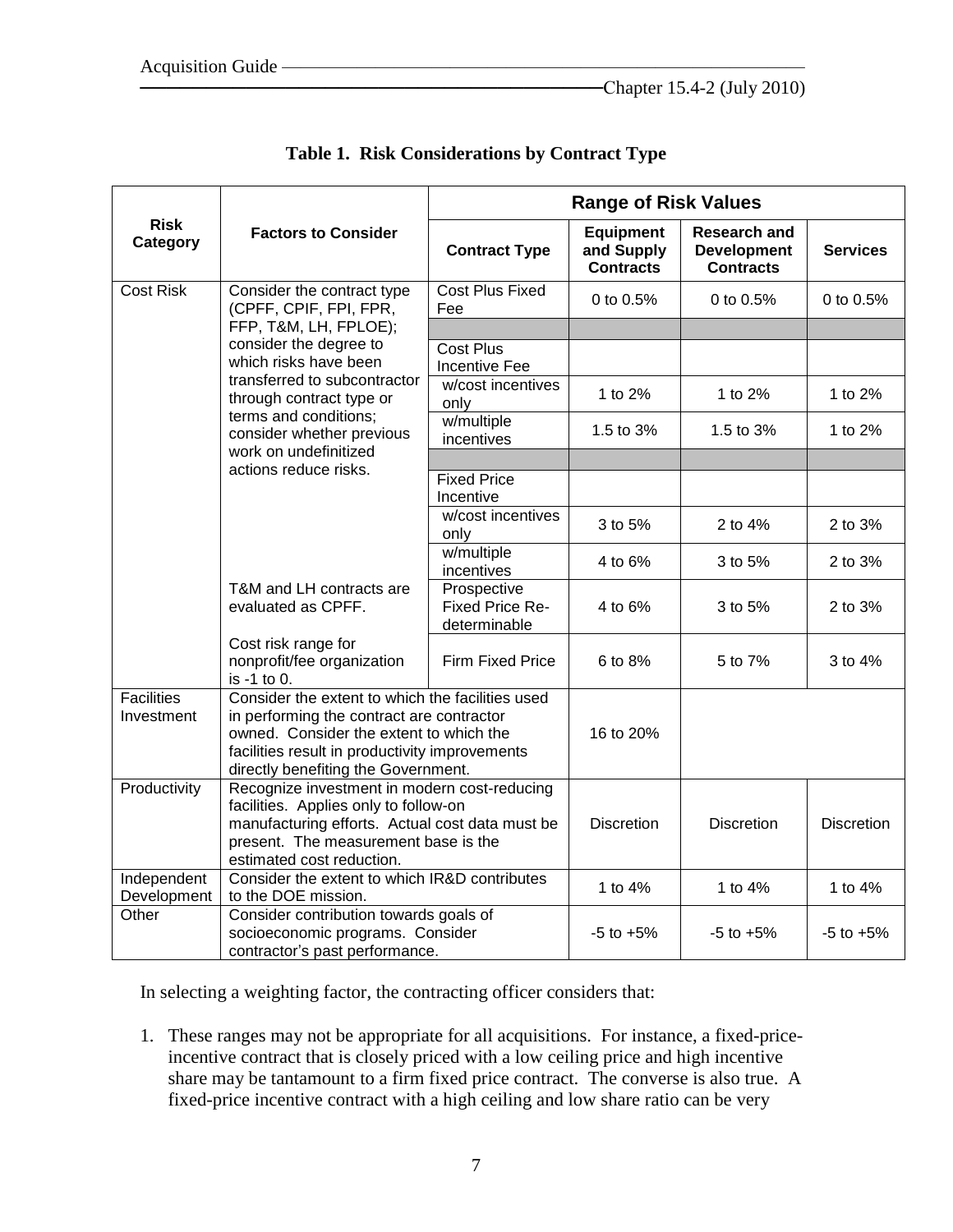similar to a cost-plus-incentive-fee contract. There are many permutations of this theme. A term in a cost-plus-incentive-fee contract that places unlimited negative fee adjustment risk on the contractor would create a contract similar to a fixed-price incentive contract.

2. The acquisition may not obviously fit a specific category shown. For example, effort under a particular A-E contract may better fall into the category of R&D, rather than services. Judgment is required, therefore, in establishing the category and weights to be applied in each case.

The contractor's subcontracting program may have a significant impact on the contractor's acceptance of risk under a contract form. It can cause risk to increase or decrease in terms of both cost and performance. This consideration is a part of the contracting officer's overall evaluation in selecting a factor to apply for cost risk. This element recognizes the investment risk associated with the facilities employed by the contractor. Measurement of the amount of facilities capital employed is discussed in FAR 31.205-52. Five to twenty percent of the net book value of facilities capital allocated to the contract is the normal range. The key factors that the contracting officer considers are:

- The overall cost effectiveness of the facilities employed.
- Whether the facilities are general purpose or special purpose items.
- The age of the facilities.
- The relationship of the remaining write-off life of the investment and the length of the program(s) or contract(s) on which the facilities are employed.
- Special contract provisions that reduce the contractor's risk of recovery of facilities capital investment (termination-protection clauses, multi year cancellation ceilings, etc.).

The contracting officer requests the contractor to submit reasonable evidence that the new facilities are part of an approved investment plan and that benefits to the Government will result. New industrial facilities and equipment receive maximum weight when they:

- Are to be acquired primarily for Government and energy related business and effort.
- Have a long service life.
- Have a limited economic life due to limited alternative uses.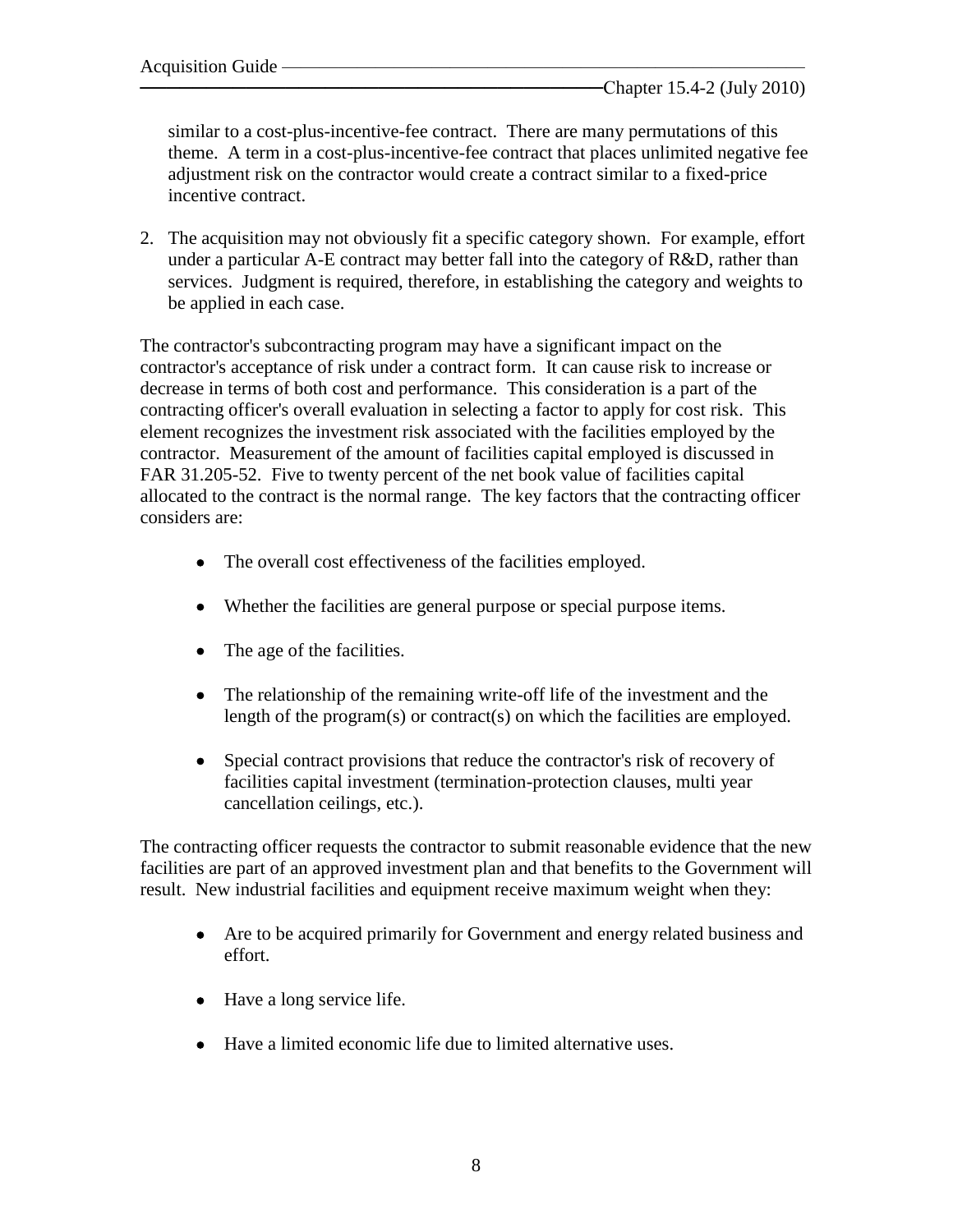• Reduce the total life cycle cost of the products produced for, or services to, the Department of Energy.

If the new investment represents routine replacement of existing assets, a lesser weight is assigned.

**E. Independent research and development (IR&D)**. This factor rewards contractors in two ways:

- 1. As a reward for the contractor's investment in a viable IR&D program, considering, among other things, the program's quality, scope, and resources employed. The normal weight range for this factor is from five to seven percent of allowable IR&D costs allocable to the prospective contract.
- 2. As a reward for contractors who assume the extra risk of developing items with energy program applications on their own initiative with no direct Government assistance and little or no indirect Government assistance. Profit weights in the range from zero to 20 percent of the basic profit dollars (total of profit dollars for DEAR 915.404-4-70-2, *items 4.a. through 4.e*.) are normal for this factor. The weight selection is based on the amount of assistance provided by the Government through independent research and/or development expense allowance under previous Government contracts and the extent the contractor already has been compensated for independent development through prior sales of the identical item to the Government. [*DEAR 915.404-4-70-2 is currently being amended to reflect the numbering system change.]*

**F. Special Program Participants**. This profit factor, which applies to special circumstances as well as a particular acquisition, relates to rewards of outstanding achievement in contractor participation in the Government's Federal socioeconomic programs (i.e., small businesses, small businesses owned and controlled by socially economically disadvantaged individuals, women-owned small business concerns, labor surplus, energy conservation and other special programs). Generally, participation that is rated as merely satisfactory is assigned a weight of zero. A composite percentage weight within the range of -5 percent to  $+5$  percent of the basic profit objective (total of profit dollars for DEAR 915.404-4-70-2, *items 4.a. through 4.e*.) is assigned. Evidence of effective support may justify a plus weight and poor support a negative weight. [*DEAR 915.404-4-70-2 is currently being amended to reflect the numbering system change.]*

The contracting officer:

1. Gives favorable consideration to the contractor's policies and procedures that effectively support Government small business and small disadvantaged business subcontracting programs. Any unusual effort that the contractor displays in subcontracting with these concerns, particularly for development-type work likely to result in later production opportunities, and the overall effectiveness of the contractor in subcontracting with, and furnishing assistance to, such concerns are considered.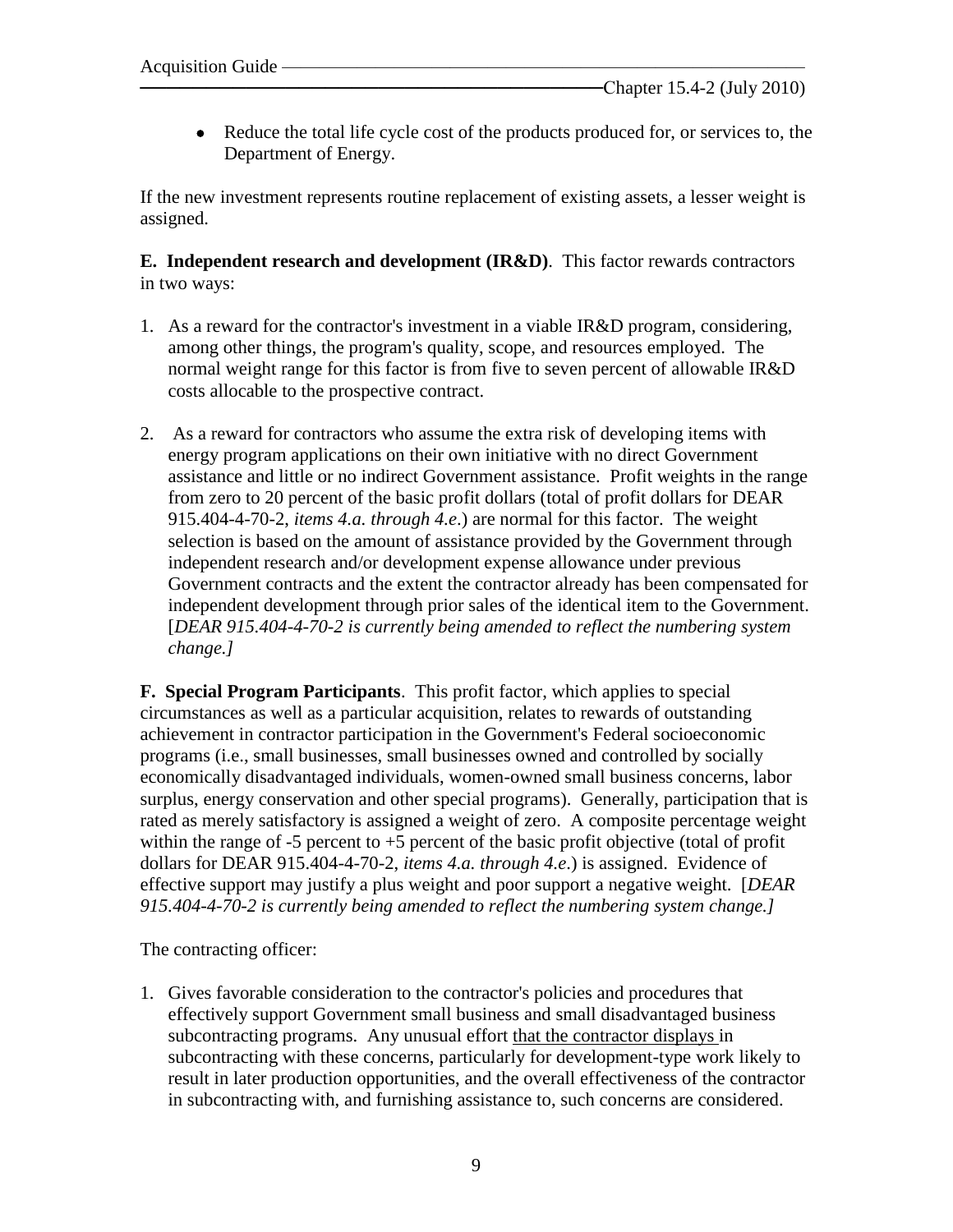Conversely, failure or unwillingness on the part of the contractor to support these Government policies is viewed as evidence of poor performance.

- 2. Makes a similar review and evaluation of the contractor's policies and procedures supporting the Government's labor surplus area program. In particular, favorable consideration is given to a contractor who makes a significant effort to help find jobs and provide training for the hardcore unemployed or promotes maximum subcontractor utilization of certified eligible concerns.
- 3. Gives favorable consideration to the contractor's initiatives and accomplishments in the conservation of energy and in carrying out any other special Government programs.

**G. Other considerations.** Particular situations may justify consideration of a profit allowance in addition to those specifically identified elsewhere in the guidelines. These situations are identified and the reason(s) for their use documented in the price negotiation memorandum. An assigned weight of  $-5$  to  $+5$  percent of the basic profit objective is the normal range for this profit factor. A zero weight designates a satisfactory or average effort. Examples of "other considerations" are described in the following subparagraphs.

- 1. Cost-control and other past accomplishments. This factor benefits a prospective contractor that has previously performed similar tasks effectively and economically. In addition, consideration is given to measures taken by the prospective contractor that result in productivity improvements and other cost-reduction accomplishments that will benefit Government contracts. Among other things, consideration is given to the contractor's efforts to explore additional production opportunities or to improve or develop new product, manufacturing, or performance technologies to reduce production cost.
- 2. Complexity of R&D or services assignment. This factor applies when a contract, such as an A-E contract, relates to a DOE project facility. The following complexity categories are used to establish the appropriate fee weight:

*Class A*—Manufacturing plants involving continuous closed processes or other complicated operations requiring a high degree of design layout or process control; nuclear reactors; atomic particle accelerators; complex laboratories or industrial units especially designed for processing, testing, or handling highly radioactive materials; facilities to be used for research, development, experimental, or demonstration purposes which involve advance or unique design considerations that are peculiar to the purposes for which the facility is built.

*Class B*—Normal manufacturing processes and assembly operations such as ore dressing, metal working plants and simple processing plants; power plants and accessory switching and transformer stations; water treatment plants; sewage disposal plants; hospitals; and ordinary laboratories.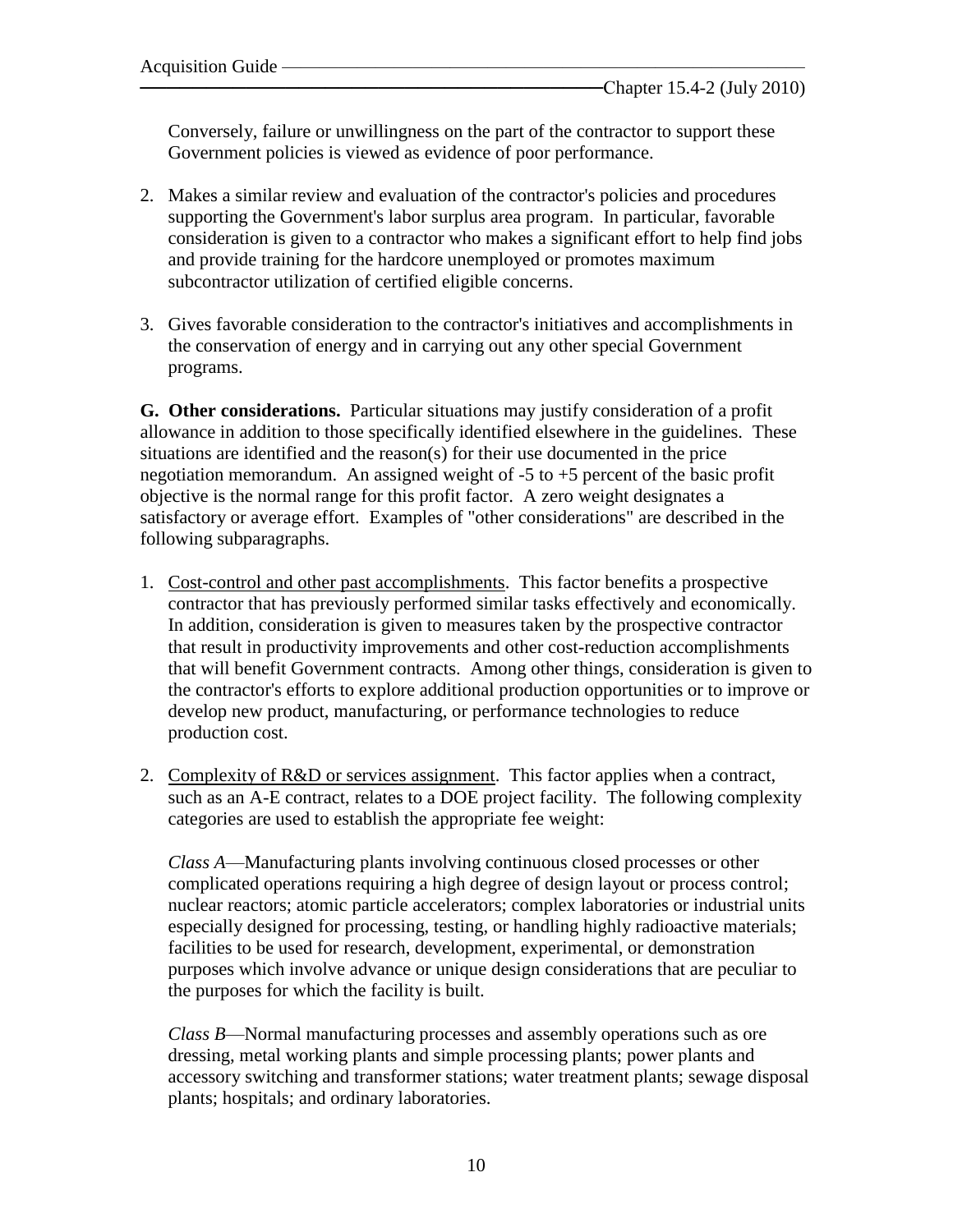*Class C*—permanent administrative and general service buildings, permanent housing, roads, railroads, grading, sewers, storm drains, and water and power distribution systems.

*Class D*—Construction camps and facilities and other construction of a temporary nature.

- 3. Operating capital. This factor includes consideration of the level of the contractor's operating or working capital investment required for effective contract performance. This level will vary, depending on such circumstances as: the nature of the work and duration of the contract; contract type and dollar magnitude; the reimbursement or progress payment rate; the contractor's financial management practices; and the frequency of and time lag between billings and Government payments. When the contractor will invest relatively few dollars for operating capital purposes (because of cost reimbursement and progress payment rates, or when an advance payment method (such as a letter of credit) is used to finance the contractor), a negative adjustment may be appropriate.
- 4. Other profit/fee considerations (FAR 15.404.4(c). There are two other elements that you must consider when developing Government profit/fee objectives.
	- Eliminate Facilities Capital Cost of Money from the Profit/ Fee base. FAR requires that you base profit/fee pre-negotiation objectives on the prenegotiation cost objectives. However, you must exclude any dollar amount for facilities cost of capital before applying profit/fee factors.
	- Consider Basic Contract Profit/Fee for Contract Modifications. FAR requires that you consider profit/fee objectives based exclusively on the contract action being negotiated. The only exception is the negotiation of contract change modification.
		- **o** When you negotiate contract modifications, you may use the basiccontract profit/fee rate as you negotiation objective rate if both of the following conditions are met:
			- The contract modification is for the same type and mix of work as the basic contract.
			- The modification is of relative small dollar value compared to the total contract.
		- **o** If the contract modification does not meet both of the above conditions, perform a profit/fee analysis to establish the appropriate profit/fee objective.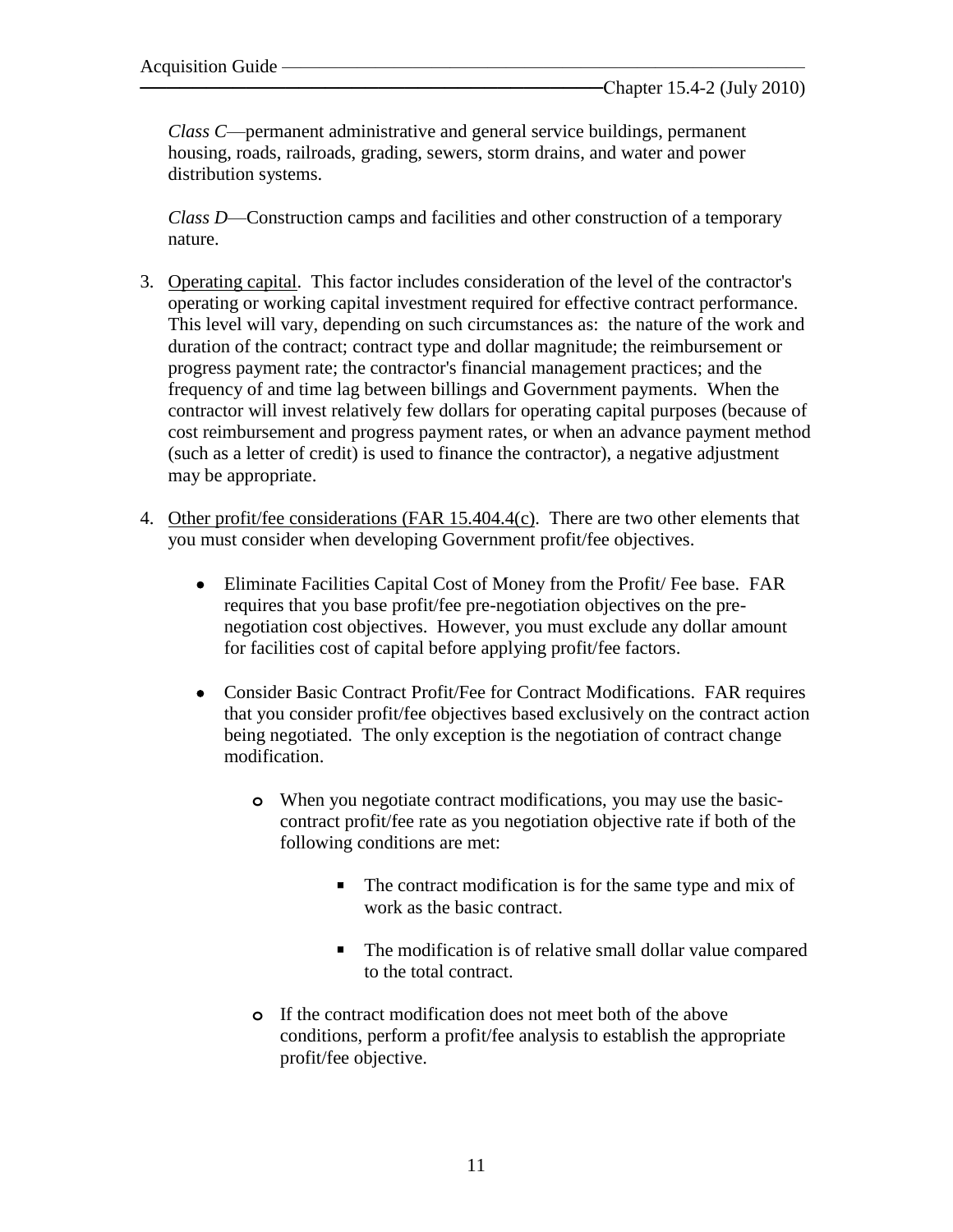*Eliminate Government Property from the Profit/Fee base. FAR 15.404-4(a) (3) requires that you base profit/fee pre-negotiation objectives on the negotiation cost objectives. Before applying property or fee factors, the contracting officer must exclude the cost of the acquired property (limited to equipment as defined in FAR 45.101) and real property from pre-negotiation cost objective amounts, unless such property will be a deliverable (or part of a deliverable) under the contract. [Source: FAR Case 2008-011]*

**H. Productivity/performance**. This factor measures the contractor's previously demonstrated ability to perform similar tasks effectively and economically. One objective of DOE profit policy is to reduce costs needed to achieve national energy goals by encouraging contractor investment in modern cost-reducing facilities and other improvements in efficiency and performance. If costs serve as the basis for pricing (both cost and profit), success in reducing costs can reduce profit dollars on follow-on contracts.

For example, a cost-plus-award-fee contract may be awarded as the first of two or more contracts. The incentive to increase productivity or performance and reduce cost under the first contract works against the contractor on any follow-on contracts because the reduced level of costs becomes a part of the basis for pricing subsequent contracts.

In order to mitigate the relative loss of prospective profit dollars on a follow-on contract that occurs when costs are reduced under the predecessor contract or contracts due to productivity or performance gains, a special "Productivity/Performance Reward" may be included in the pre-negotiation profit objective of a pending follow-on acquisition under certain circumstances. The "Productivity/Performance Reward" may be applied when all of the following criteria are met:

- The pending acquisition is for a follow-on contract.
- Reliable actual cost data relating to the predecessor contract or contracts is available.

Changes made in the configuration of the item being acquired or in the technical aspects of the services being performed are not likely to invalidate price comparability.

The amount of productivity or performance reward for a given follow-on contract is based on the estimated cost reduction on the predecessor contract or contracts that can be attributed to productivity or performance gains. Set forth below are principles and procedures that apply to estimating cost reductions and calculating the productivity or performance reward:

- 1. The contractor prepares and supports the cost reduction estimate.
- 2. The overall contract cost decrease is based on estimated decreases measured at the unit cost level or equivalent.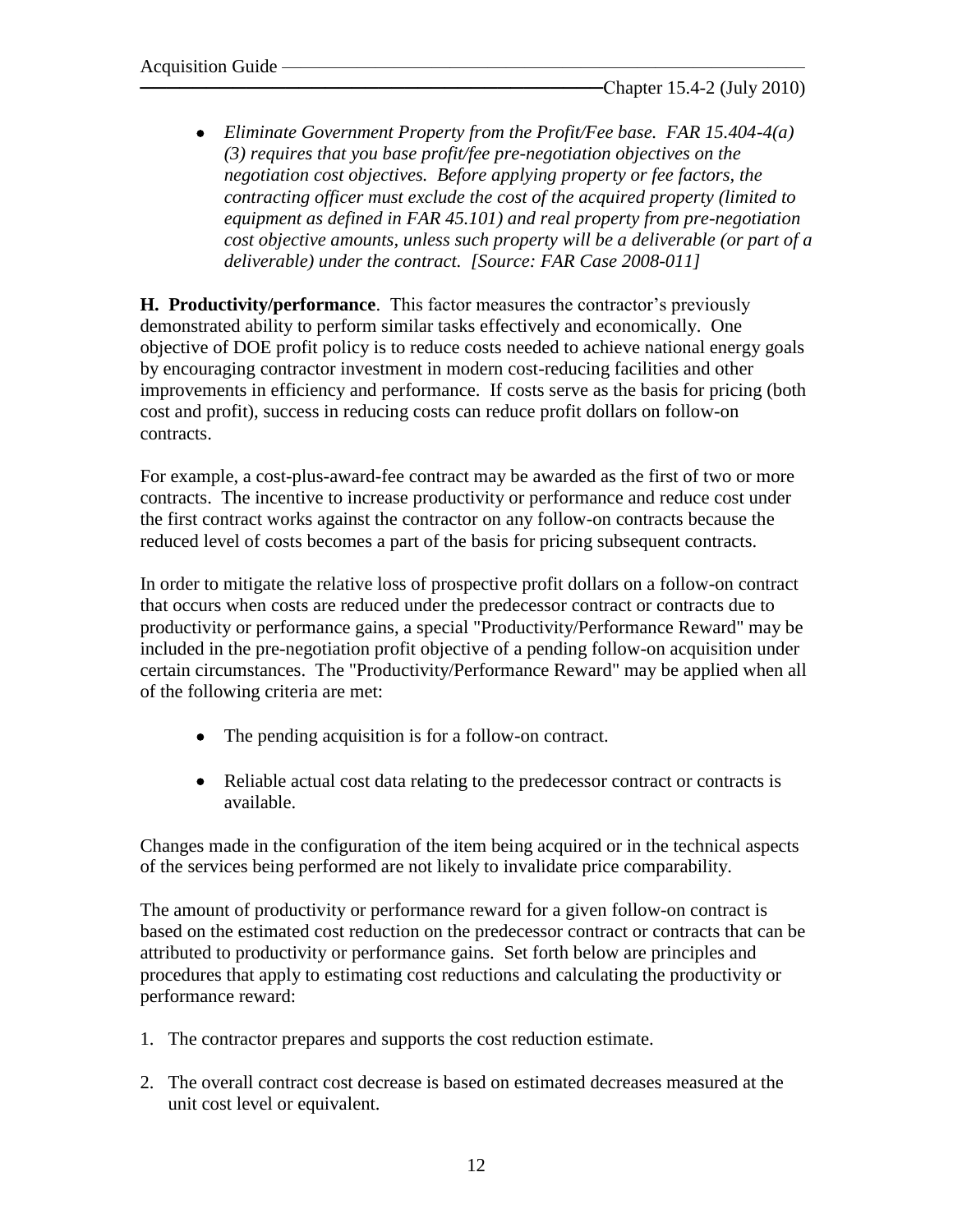- 3. The lowest average unit cost or its equivalent (exclusive of profit) for a preceding performance period or production run serves as the unit cost baseline.
- 4. A technique is employed to determine that portion of the cost decrease attributable to productivity or performance gains as opposed to other factors such as the effects of quality differences between the base contract and the pending acquisition.
- 5. When the parties agree that the estimated overall contract cost decrease is materially affected by price level differences between the base period and the current point in time, an economic price adjustment may be applied to the estimate.
- 6. The reward is calculated by multiplying the contract cost decrease due to productivity/ performance gains by the base profit objective rate.
- 7. The degree of review and validation of the data supporting the reward calculation is commensurate with the materiality of this profit element in relation to the overall price objective.

There may be several methods advanced, by both contracting officers and contractors, to quantify productivity/performance gains. Any technique may be acceptable, provided it equitably takes into account the principles and procedures listed above.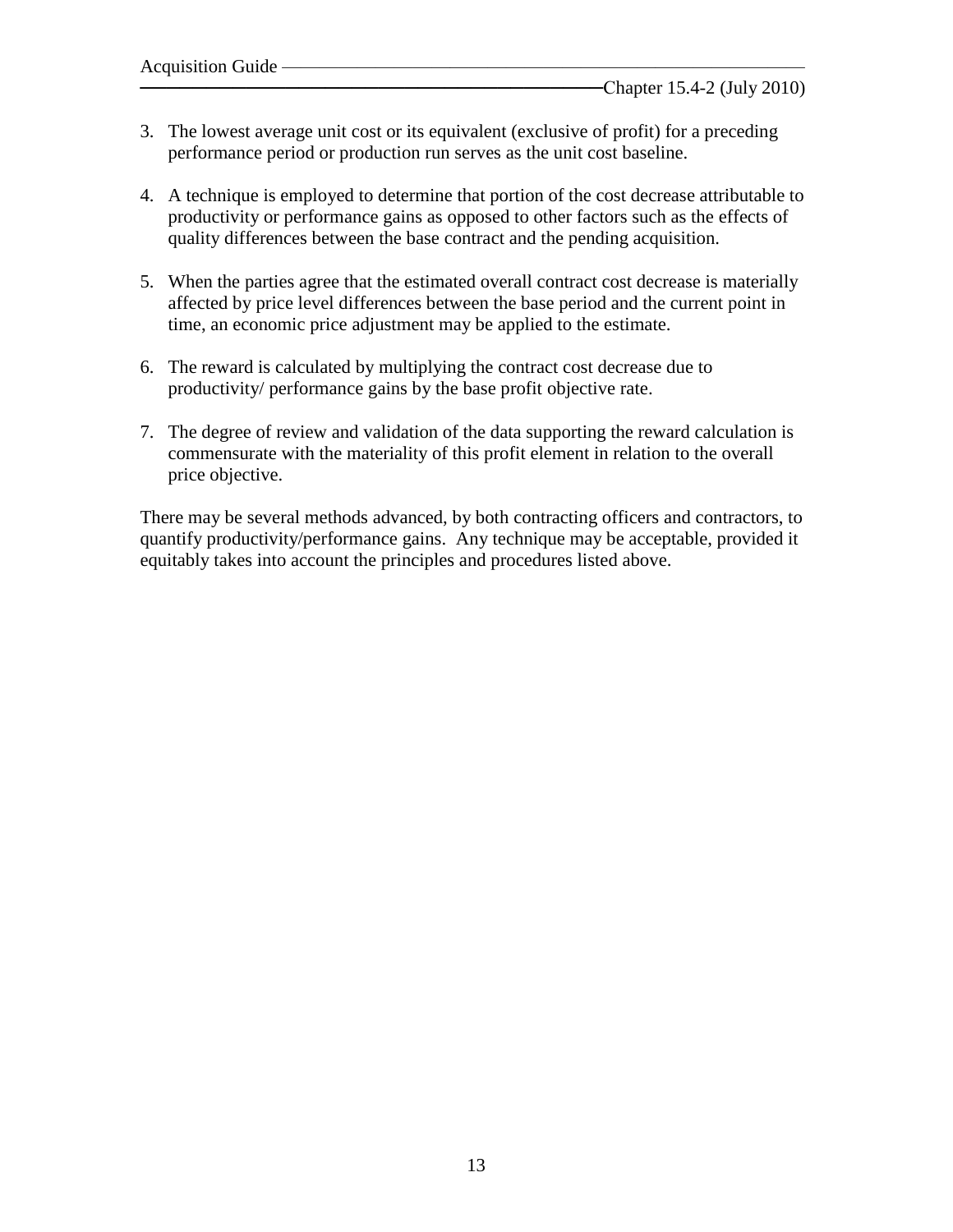#### *Applying the DOE Weighted Guidelines (Form 4220.23).*

This section provides the instruction in filling out the DOE Form 4220.23, Weighted Guideline Profit/Fee Objective, as depicted below (also available in fill-able form format in the STRIPES Library).

The weighted guidelines define a structure for profit/fee analysis that includes designated ranges for objective values that you may tailor to fit the circumstances of your specific acquisition. DEAR 915.404-4-71 prescribes a different DOE weighted guideline approach for its construction and construction management contracts. DEAR 915.404-4- 70-2 provides a summarized structure of the DOE weighted guidelines system.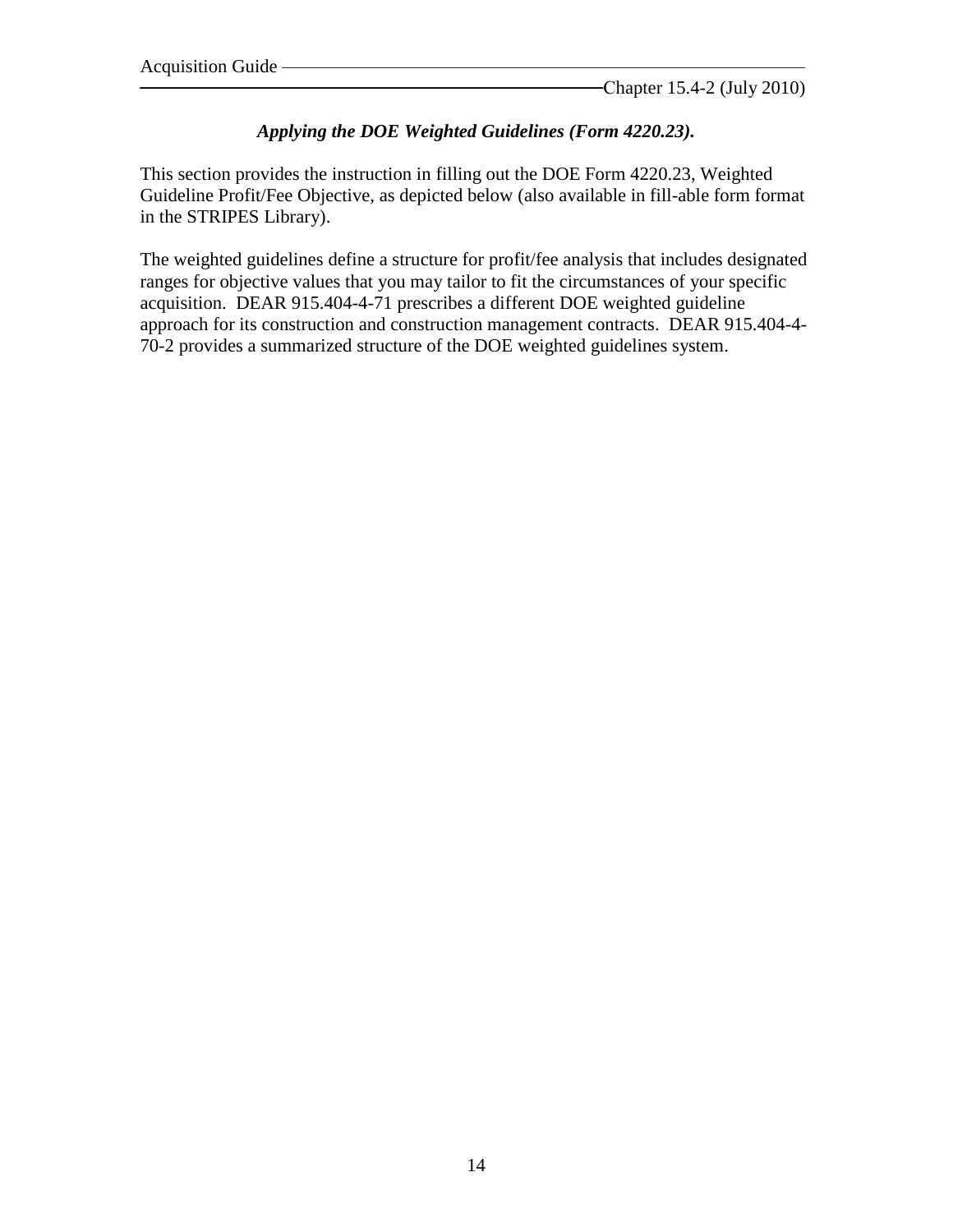DOE F 4220.23

## ───────────────────────────────────Chapter 15.4-2 (July 2010)

| $(06-95)$                                                                      |                                                  |                                      |             |                      |                                                                                                |                       |  |  |  |
|--------------------------------------------------------------------------------|--------------------------------------------------|--------------------------------------|-------------|----------------------|------------------------------------------------------------------------------------------------|-----------------------|--|--|--|
| WEIGHTED GUIDELINES PROFIT/FEE OBJECTIVE                                       |                                                  |                                      |             |                      |                                                                                                |                       |  |  |  |
| 1. CONTRACTOR                                                                  | a. Name                                          |                                      |             | b. Division (if any) |                                                                                                |                       |  |  |  |
| <b>IDENTIFICATION</b>                                                          | c. Street Address                                |                                      | d. City     |                      | e. State<br>f. Zip                                                                             |                       |  |  |  |
| 2. TYPE OF ACQUISITION ACTION                                                  |                                                  |                                      |             |                      | (REFER TO OFPP MANUAL, FEDERAL PROCUREMENT DATA SYSTEMS-PTODUCT AND SERVICE CODES, APRIL 1980) |                       |  |  |  |
| _Supplies & Equipment b.<br>SERVICES:(1)                                       | Research & Development<br>ARCHITECT-ENGINNER;(2) | MANAGEMENT SERVICES;(3)              |             | MEDICAL;             | (4) OTHER(e.g., SUPPORT SERVICES)                                                              |                       |  |  |  |
| 3. ACQUISITION                                                                 | a. Purchasing Offices                            |                                      | b. Contract |                      | c. RFP/RFQ No.                                                                                 |                       |  |  |  |
| <b>INFORMATION</b>                                                             |                                                  |                                      | Type        |                      |                                                                                                |                       |  |  |  |
|                                                                                |                                                  |                                      | d. FY       |                      | e. Contract No.                                                                                |                       |  |  |  |
|                                                                                |                                                  |                                      |             |                      |                                                                                                |                       |  |  |  |
|                                                                                |                                                  | PROFIT/FEE OBJECTIVE COMPUTATION     |             |                      |                                                                                                |                       |  |  |  |
| PROFIT/FEE<br><b>CONSIDERATIONS</b>                                            |                                                  | <b>MEASUREMENT BASE</b>              |             | PROFIT/FEE<br>Ranges | Assigned<br>Weight                                                                             | Fee<br><b>Dollars</b> |  |  |  |
|                                                                                |                                                  |                                      |             | (% )                 | (% )                                                                                           | (Col. B. x d.)        |  |  |  |
| a.                                                                             |                                                  | b.                                   |             | $\mathbf{c}.$        | d.                                                                                             | e.                    |  |  |  |
| 4. CONTRACTOR EFFORT                                                           |                                                  |                                      |             |                      |                                                                                                |                       |  |  |  |
| a. MATERIAL ACQUISITIONS:                                                      | <b>Acquisition Costs)</b>                        |                                      |             |                      |                                                                                                |                       |  |  |  |
| (1) Purchased Parts                                                            |                                                  |                                      |             | $1$ to $3$           |                                                                                                |                       |  |  |  |
| (2) Subcontracted Items                                                        |                                                  |                                      | $1$ to $4$  |                      |                                                                                                |                       |  |  |  |
| (3) Other Materials                                                            |                                                  |                                      |             | $1$ to $3$           |                                                                                                |                       |  |  |  |
|                                                                                |                                                  |                                      |             |                      |                                                                                                |                       |  |  |  |
| b. LABOR SKILLS:                                                               |                                                  | (Labor Costs)                        |             |                      |                                                                                                |                       |  |  |  |
| (1) Technical & Managerial                                                     |                                                  |                                      |             |                      |                                                                                                |                       |  |  |  |
| (a)Scientific                                                                  |                                                  |                                      | 10 to 20    |                      |                                                                                                |                       |  |  |  |
| (b)Project management/administration                                           |                                                  |                                      |             | 8 to 20              |                                                                                                |                       |  |  |  |
| (c)Engineering                                                                 |                                                  |                                      |             | 8 to 14              |                                                                                                |                       |  |  |  |
|                                                                                |                                                  |                                      |             |                      |                                                                                                |                       |  |  |  |
| (2) Manufacturing                                                              |                                                  |                                      |             | $4$ to $8$           |                                                                                                |                       |  |  |  |
| (3) Support Services                                                           |                                                  |                                      |             | 4 to 14              |                                                                                                |                       |  |  |  |
|                                                                                |                                                  |                                      |             |                      |                                                                                                |                       |  |  |  |
| c. OVERHEAD                                                                    |                                                  | Overhead Costs)                      |             |                      |                                                                                                |                       |  |  |  |
| (1) Technical & Managerial                                                     |                                                  |                                      |             | 5 to 8               |                                                                                                |                       |  |  |  |
| (2) Manufacturing                                                              |                                                  |                                      |             | 3 to 6               |                                                                                                |                       |  |  |  |
| (3) Support Services                                                           |                                                  |                                      |             | 3 to 7               |                                                                                                |                       |  |  |  |
|                                                                                |                                                  |                                      |             |                      |                                                                                                |                       |  |  |  |
| d. OTHER DIRECT COSTS                                                          |                                                  | (O.D. Costs)                         |             |                      |                                                                                                |                       |  |  |  |
|                                                                                |                                                  |                                      |             | 3 to 8               |                                                                                                |                       |  |  |  |
| e. G & A EXPENSE                                                               | G & A Expenses)                                  |                                      |             |                      |                                                                                                |                       |  |  |  |
|                                                                                |                                                  |                                      | 5 to 7      |                      |                                                                                                |                       |  |  |  |
| f. TOTAL CONTRACTOR BASE EFFORT BASE COSTS                                     |                                                  |                                      |             |                      |                                                                                                |                       |  |  |  |
| & PROFIT DOLLARS (Total Lines 4.a. thru 4.e.)                                  |                                                  | \$0                                  |             |                      |                                                                                                |                       |  |  |  |
| 5. CONTRACTOR RISK                                                             |                                                  | Base Costs: Line 4.f., Col. b.)      |             |                      |                                                                                                |                       |  |  |  |
|                                                                                |                                                  |                                      |             | $0$ to $8\,$         |                                                                                                |                       |  |  |  |
|                                                                                |                                                  |                                      |             |                      |                                                                                                |                       |  |  |  |
| 6. CAPITAL INVESTMENT (Facilities)                                             |                                                  | NBV of Allocated Facilities Costs)   |             |                      |                                                                                                |                       |  |  |  |
|                                                                                |                                                  |                                      |             | 5 to 20              |                                                                                                |                       |  |  |  |
| 7. INDEPENDENT RESEARCH & DEVELOPMENT:                                         |                                                  |                                      |             |                      |                                                                                                |                       |  |  |  |
|                                                                                |                                                  | Allocated IR &D Costs)               |             |                      |                                                                                                |                       |  |  |  |
| a. PROGRAM INVESTMENT                                                          |                                                  |                                      |             | 5 to 7               |                                                                                                |                       |  |  |  |
|                                                                                |                                                  |                                      |             |                      |                                                                                                |                       |  |  |  |
| b. USE OF ITEMS DEVELOPED                                                      |                                                  | Base Profit \$: Line 4.f., Col. e.)  |             | $0$ to $20\,$        |                                                                                                | \$0                   |  |  |  |
| 8. SPECIAL PROGRAM PARTICIPATION                                               |                                                  | Base Profit \$: Line 4.f., Col. e.)  |             |                      |                                                                                                |                       |  |  |  |
| 9. OTHER CONSIDERATIONS                                                        |                                                  |                                      |             | $-5$ to $+5$         |                                                                                                |                       |  |  |  |
|                                                                                |                                                  | (Base Profit \$: Line 4.f., Col. e.) |             |                      |                                                                                                |                       |  |  |  |
|                                                                                |                                                  |                                      |             | $-5$ to $+5$         |                                                                                                |                       |  |  |  |
| 10. PRODUCTIVITY / PERFORMANCE ADJUSTMENT                                      |                                                  |                                      |             |                      | \$0                                                                                            |                       |  |  |  |
| 11. TOTAL PROFIT/FEE OBJECTIVE                                                 |                                                  |                                      |             |                      |                                                                                                |                       |  |  |  |
| 12. SUMMARY CONTRACT PRICE OBJECTIVE:                                          |                                                  |                                      | 13. REMARKS |                      |                                                                                                |                       |  |  |  |
| a. Contractor Effort Base Costs (Line 4.f., Col b.)                            | \$0                                              |                                      |             |                      |                                                                                                |                       |  |  |  |
| b. IR & D Cost (Line 7.a., Col. B.)                                            |                                                  | \$0                                  |             |                      |                                                                                                |                       |  |  |  |
|                                                                                | \$0                                              |                                      |             |                      |                                                                                                |                       |  |  |  |
| c. Subtotal of Profit/Fee Base<br>d. Facilities Capital Cost of Money (CAS 414 | \$0                                              |                                      |             |                      |                                                                                                |                       |  |  |  |
| (Separately Computed)                                                          |                                                  |                                      |             |                      |                                                                                                |                       |  |  |  |
| e. Total Prospective Cost                                                      | \$0                                              |                                      |             |                      |                                                                                                |                       |  |  |  |
| f. Total Profit/Fee Objective (Line 11., Col. E.)                              | \$0                                              |                                      |             |                      |                                                                                                |                       |  |  |  |
|                                                                                |                                                  |                                      |             |                      |                                                                                                |                       |  |  |  |
| g. Total Contract Price Objective                                              |                                                  | \$0                                  |             |                      |                                                                                                |                       |  |  |  |
| 14. DATE:                                                                      | 15. PREPARED BY:                                 |                                      |             | 16. SIGNATURE        |                                                                                                |                       |  |  |  |
|                                                                                |                                                  |                                      |             |                      |                                                                                                |                       |  |  |  |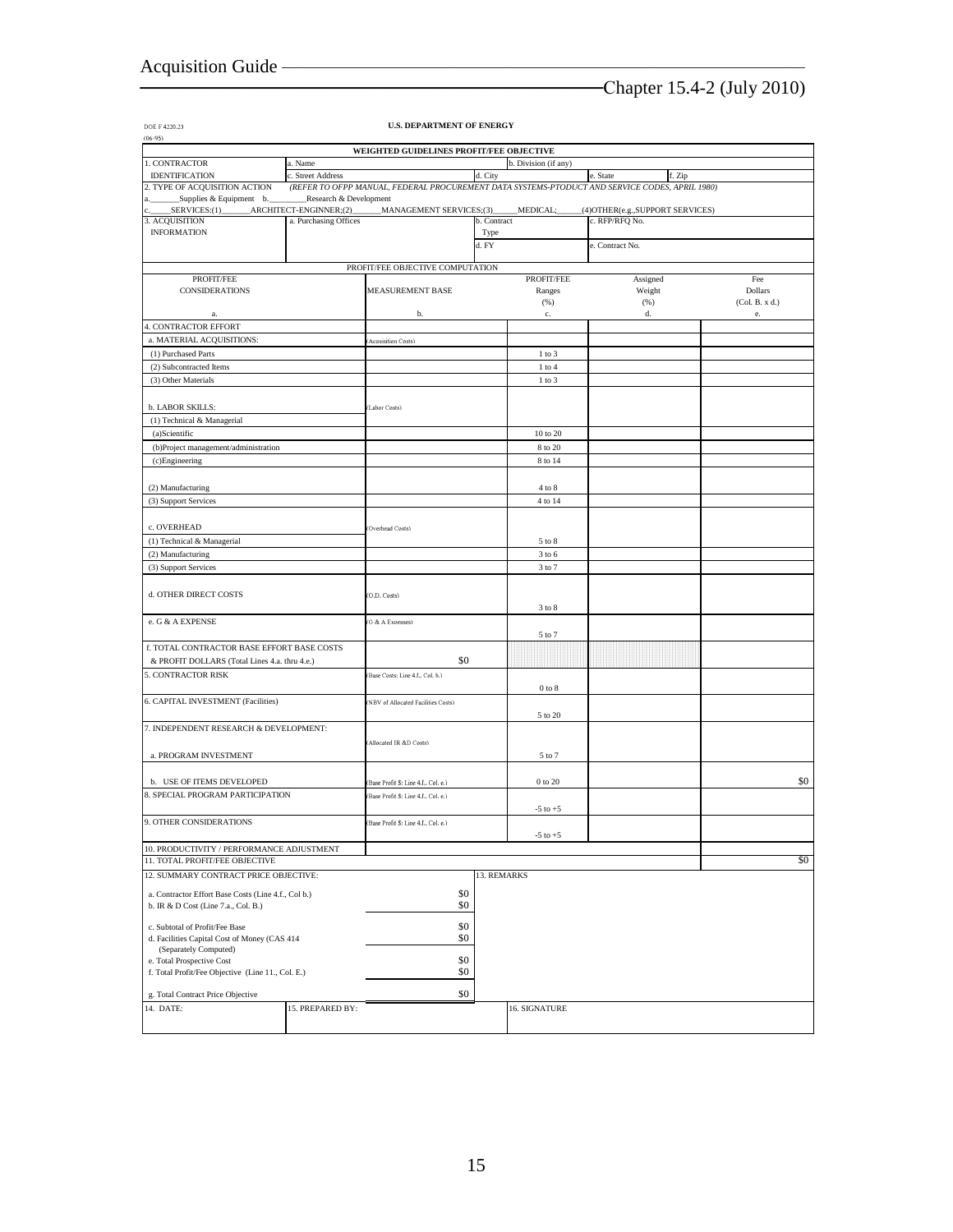Items 1 thru 3 —Acquisition Identification Information of the form defines the DOE requirements for basic acquisition information related to the profit/fee analysis including information about the contractor, the contracting office, and the contract itself. The form requirements in this area are not considered in this chapter.

Item 4 - Cost Objective by Cost Category of the form details the Government's prenegotiation objectives (less any facilities capital cost of money and *government property, if applicable*) by cost category. This information serves as the base for several of the profit/fee calculations made during analysis.

- Be sure to exclude any facilities capital cost of money included in your cost objectives from this portion of the DOE Form 4220.23.
- *Be sure to exclude any government property (if applicable) included in your cost objective from this portion of the DOE Form 4220.23.*
- Item 4e must include G&A expenses and all IR&D/bid and proposal expenses.

In selecting the appropriate profit/fee range, the factors set forth in the following table are to be used in determining DOE profit objectives. The factors and weight ranges for each factor shall be used in all instances where the weighted guidelines are applied.

Item 5 —Contractor Risk of the form focuses on the degree of cost risk accepted by the contractor under the various type of contract. In selecting the appropriate profit/fee range, the designated profit/fee ranges are described in Table 1, Risk Considerations by Contract Type of the Weighted Guidelines Application Section.

In assigning the appropriate profit/fee value, use the normal value for each contract type unless you can justify a higher or lower value. The elements that you should consider include:

- Length of contract,
- Adequacy of cost data projections,
- Economic environment,
- Nature and extent of subcontracted activity,
- Contractor protection under contract provisions (e.g., economic price adjustment clauses),
- Ceilings and share lines contained in incentive provisions, and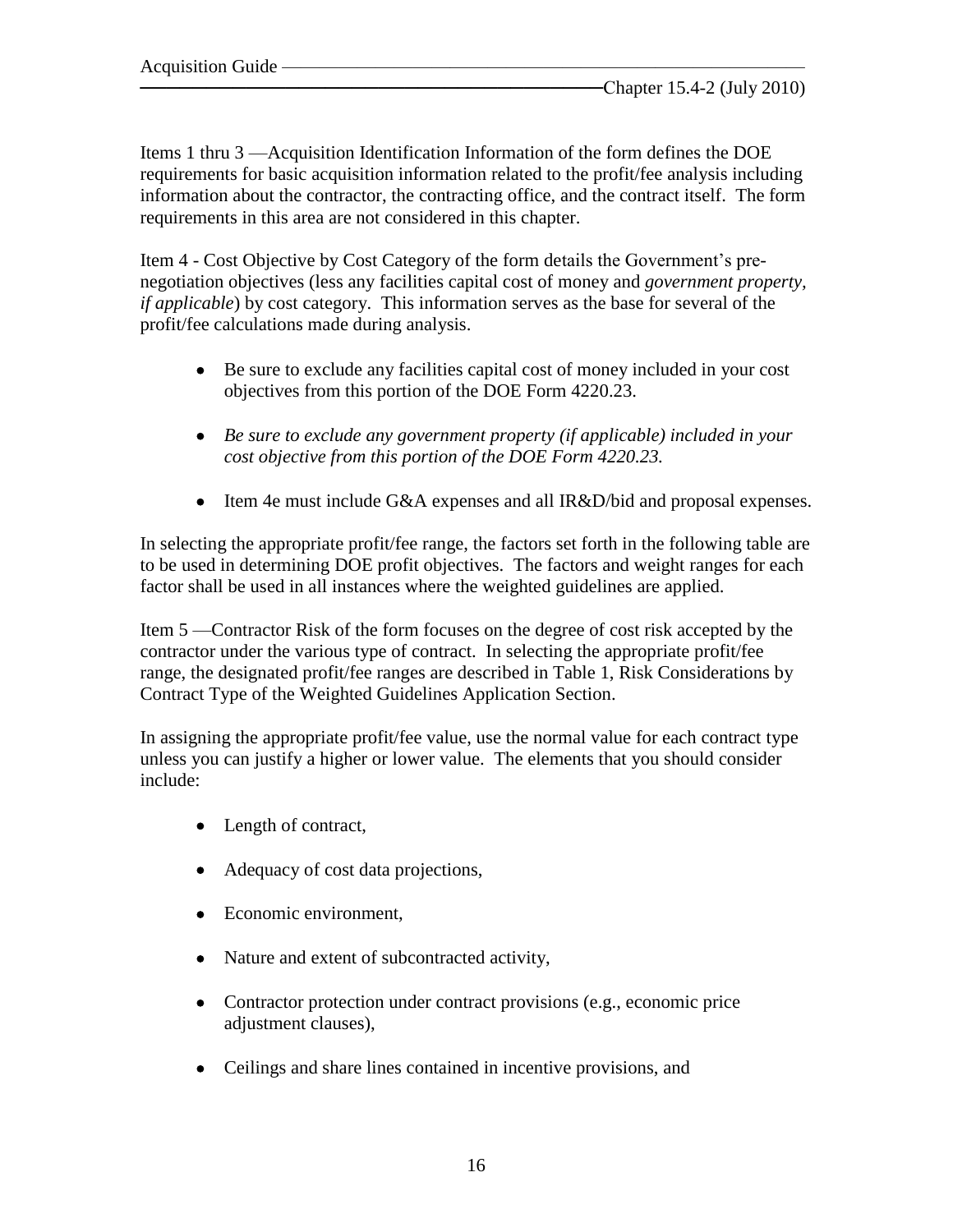- When the contract contains provisions for performance-based payments:
	- **o** The frequency of payments,
	- **o** The total amount of payments compared to the maximum allowable amount specified at FAR 32.1004(b)(2), and
	- **o** The risk of the payment schedule to the contractor.
- In determining the appropriate value to assign, **assess the extent to which costs have been incurred prior to definitization of the contract action**. Your assessment must consider any reduced contractor risk on both the contract before definitization and the remaining portion of the contract. When costs have been incurred prior to definitization, generally regard the contract type risk to be at the low end of the designated range. If a substantial portion of the costs have been incurred prior to definitization, you may assign a value as low as 0 percent, regardless of contract type.
- Consider the period of substantive performance that you use to select the length factor:
	- **o** Is based on the time necessary for the contractor to complete the substantive portion of the work.
	- **o** Is not necessarily based on the entire period of time between contract award and final delivery (or final payment). It should exclude any periods of minimal contract performance.
	- **o** Should not be based on periods of performance contained in option provisions.
	- **o** Should not, for multi-year contracts, include periods of performance beyond that required to complete the initial program year's requirements.
	- **o** Should be based on a weighted average contract length when the contract has multiple deliveries.
	- **o** May be estimated using sampling techniques provided the sampling techniques produce a representative result.
- After you determine the period of substantive performance, identify the interest rate determined semi-annually by the Secretary of the Treasury under Public Law 92-41. Calculate the working capital profit/fee objective.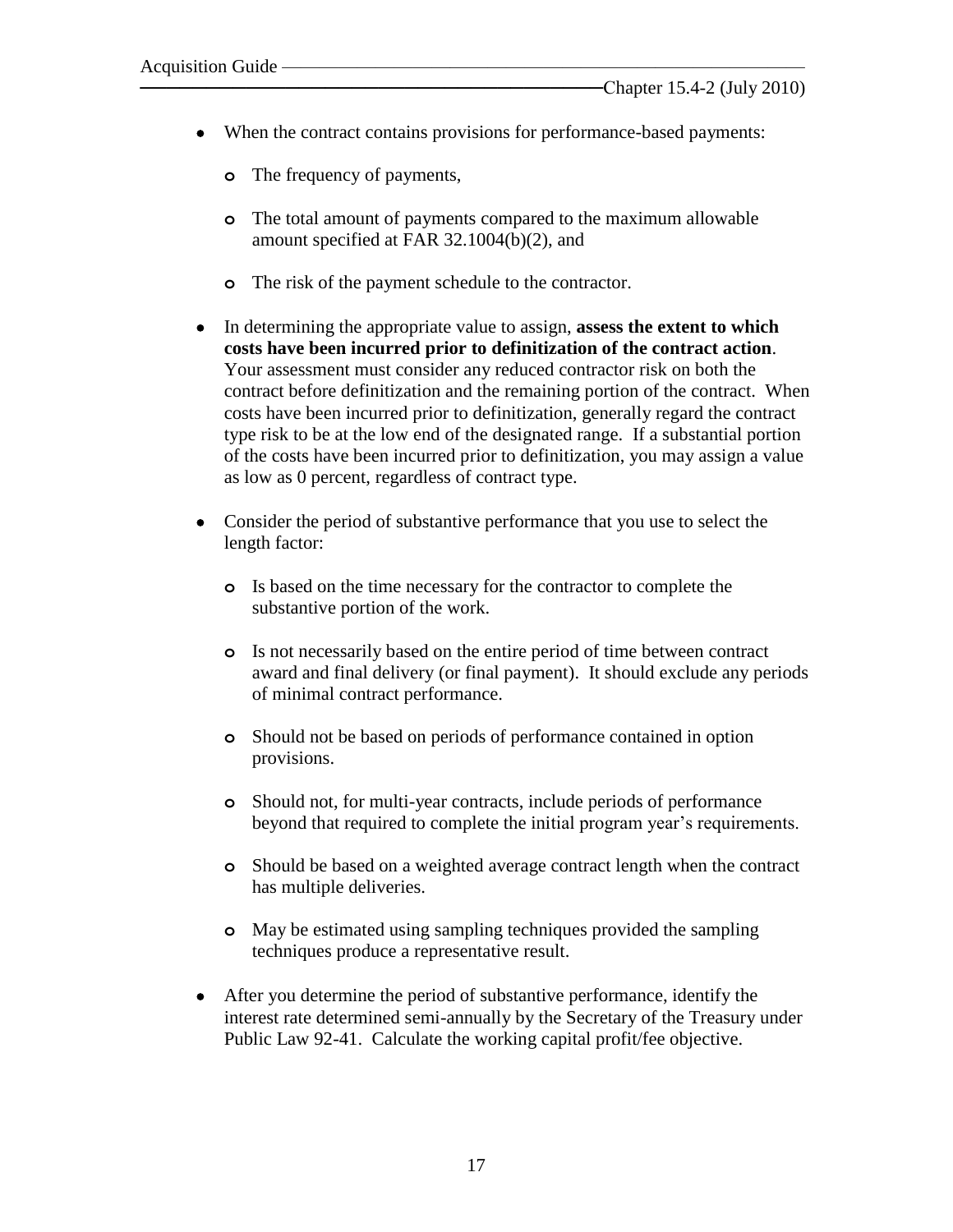Item 6 —Capital Investment (Facilities) recognizes the contractor's investment in land, buildings, and equipment. As you assign the appropriate profit/fee objective value to equipment employed:

- Relate the usefulness of the equipment to the goods or services being acquired under the prospective contract.
- Analyze the productivity improvements and other anticipated industrial base enhancing benefits resulting from the investment in equipment, including:
	- **o** The economic value of the equipment, value, idleness, and expected contribution to future energy needs; and
	- **o** The contractor's level of investment in energy related equipment as compared with the portion of the contractor's total business that is derived from the DOE.
- Consider any contractual provisions that reduce the contractor's risk of investment recovery (e.g., termination protection clause, capital investment indemnification, and productivity savings rewards).
- You may assign the normal value unless you can justify a higher or lower value.

Item 7 - Independent Research and Development focuses on factor rewards to the contractor for assuming extra risk of developing items with energy program applications on their own initiative. For more details, see section E of this chapter.

Item 8 – Special Program Participation applies to special circumstances relating to rewarding outstanding achievement in contractor participation in the Government's Federal socioeconomic programs. For more details, see section F of this chapter.

Item 9 - Other Considerations are for particular situations that may justify consideration of a profit allowance in addition to those specifically identified elsewhere in the guidelines. It may include a special factor that encourages contractors to reduce costs the cost efficiency factor. Contracting officers may use this factor to increase the prenegotiation profit objective by an amount not to exceed 4% of the objective costs (Block 4f. of the DOE Form 4220.23). Contracting officers may use this factor only when the contractor can demonstrate cost reduction efforts that benefit the pending contract.

You may consider criteria such as the following in evaluating whether or not to use the cost efficiency factor:

- Actual cost reductions achieved on prior contracts;
- Reduction or elimination of excess or idle facilities;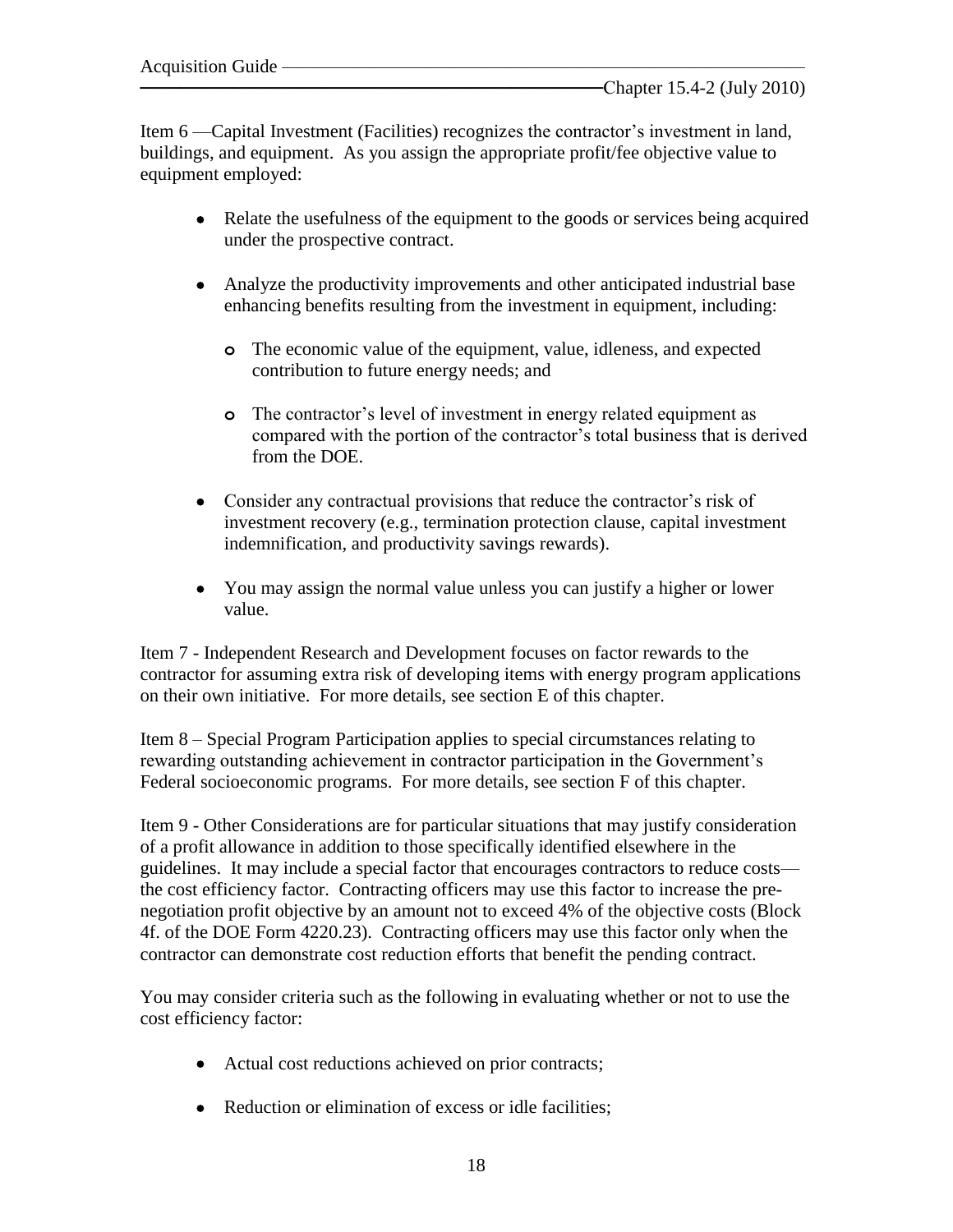- The contractor's cost reduction initiatives (e.g., competition advocate programs, technical insertion programs, obsolete parts control programs, spare parts pricing reform, value engineering, and outsourcing of functions such as information technology). Metrics developed by the contractor such as fully loaded labor hours (i.e., cost per labor hours, including all direct and indirect costs) or other productivity measures may provide the basis for assessing the effectiveness of the contractor's cost reduction initiatives over time;
- The contractor's adoption of process improvements to reduce costs;
- The contractor's effective incorporation of commercial items and processes; or
- The contractor's investment in new facilities when such investments contribute to better asset utilization or improved productivity.

When selecting the percentage to use for this special factor, the contracting officer has maximum flexibility in determining the best way to evaluate the benefit the contractor's cost reduction efforts will have on the pending contract. However, the contracting officer shall consider the impact that quantity differences, learning, changes in scope, and economic factors such as inflation and deflation will on cost reductions.

Item 10 – Productivity/Performance Adjustment focuses on measuring the contractor's prior demonstration and ability to perform similar tasks effectively and economically. Section H addresses this factor in more details.

Item 11—Total Profit/Fee Objective is the total profit/fee objective defined as the sum of all profit/fee objectives calculated in Items 4 through 9 of DOE Form 4220.23.

Item 12—Summary Contract Price Objective is a summary of the prospective negotiated contract price objective.

Items 14 thru 16 - Contracting Officer Approval. The DOE Form 4220.23 must be signed and dated by the contracting officer.

**Exceptions.** Exemptions from the required weighted guidelines use DEAR 915.404-4- 70, DEAR 915.404-4-71 and DEAR 915.404-4-72. DEAR 915.404-4-70.4 identifies exemptions from required weighted guidelines for contracts not expected to exceed \$500,000. However, the contracting officer may use the weighted guidelines for contracts below the amount if he or she elects to do so. The following classes of contracts; the weighted guidelines shall not be used:

- 1. Contract actions under the threshold stated at 48 CFR 15.403-4(a)(1),
- 2. Commercialization and demonstration type contracts;